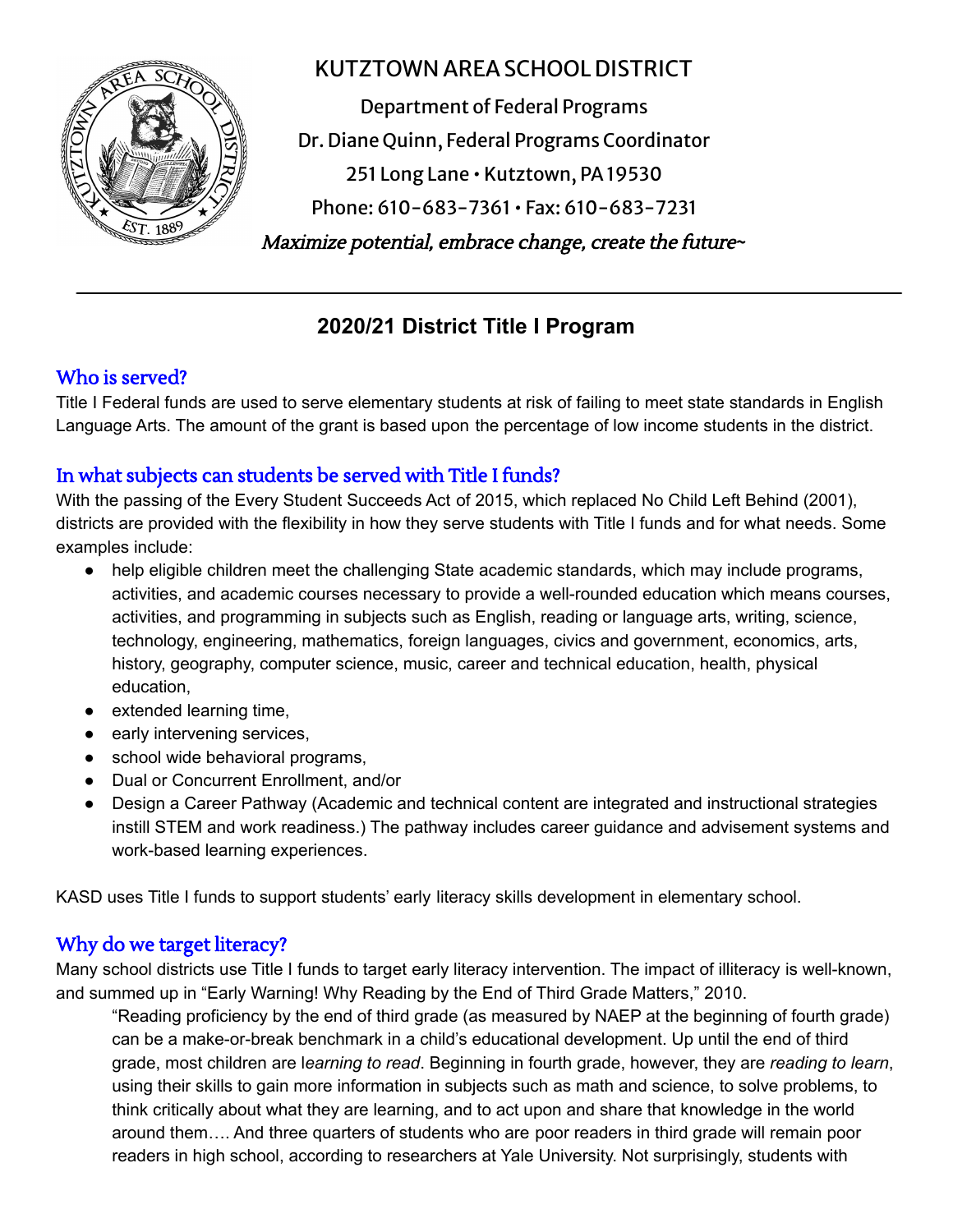relatively low literacy achievement tend to have more behavioral and social problems in subsequent grades and higher rates of retention in grade. The National Research Council asserts that 'academic success, as defined by high school graduation, can be predicted with reasonable accuracy by knowing someone's reading skill at the end of third grade. A person who is not at least a modestly skilled reader by that time is unlikely to graduate from high school. Low achievement in reading has important long-term consequences in terms of individual earning potential, global competitiveness, and general productivity. At an individual level, the median annual income of a high school dropout in 2007 was \$23,000, compared with \$48,000 for someone who obtained a bachelor's or higher degree - a considerable difference for anyone trying to support a family and be economically self-sufficient."

### What assessments are used to determine which students will be served?

| <b>Fountas &amp; Pinnell</b>   | Identify students' reading levels to allow for differentiation and guide book    |
|--------------------------------|----------------------------------------------------------------------------------|
| <b>Benchmark</b>               | selection                                                                        |
| <b>Reading Inventory</b>       | Establish reading level (Lexile score)                                           |
| STAR 360 (Early Literacy,      | Benchmark assessment - determines students' instructional reading level, Zone of |
| Reading & Math)                | Proximal Development (ZPD) to guide book selection, and percentile rank.         |
| PSSA - Math, ELA, &<br>Science | State assessment of math, English Language Arts, and Science (grade 4 only)      |

# How are students selected for the Title I program?

In the summer, PSSA and the previous year's academic achievements of all students are reviewed, and preliminary recommendations are made for participation in the next year's Title I program. In the first month of school, all students are screened using the assessments detailed above.

The following set of objective criteria is used to determine which students are demonstrating the most need for reading support through our RtII/MTSS program:

**Kindergarten**:

- Star Early Literacy Urgent Intervention or Intervention *and/or*
- Fountas & Pinnell Below/Approaching Grade Level

#### **1st & 2nd Grade**:

- Star Early Literacy or Star Reading Urgent Intervention or Intervention *and/or*
- Fountas & Pinnell Below/Approaching Grade Level

#### **3rd Grade**:

- Star 360 Reading Urgent Intervention or Intervention *and/or*
- Fountas & Pinnell Below/Approaching Grade Level
- **4th & 5th Grade**:
	- English Language Arts (ELA) PSSA (previous year) Basic/Below Basic *and/or*
	- Star 360 Reading Urgent Intervention or Intervention *and/or*

### How is Title I instruction provided?

#### **Students in the Title I program receive a minimum of 150 minutes a week of supplemental reading support through a variety of methods:**

- In-Class Model (Title I teacher provides support to students during regular instruction)
- Pull Out Model (students work in small group with Title I teacher)
- **Computer Assisted Instruction**
- **Tutoring**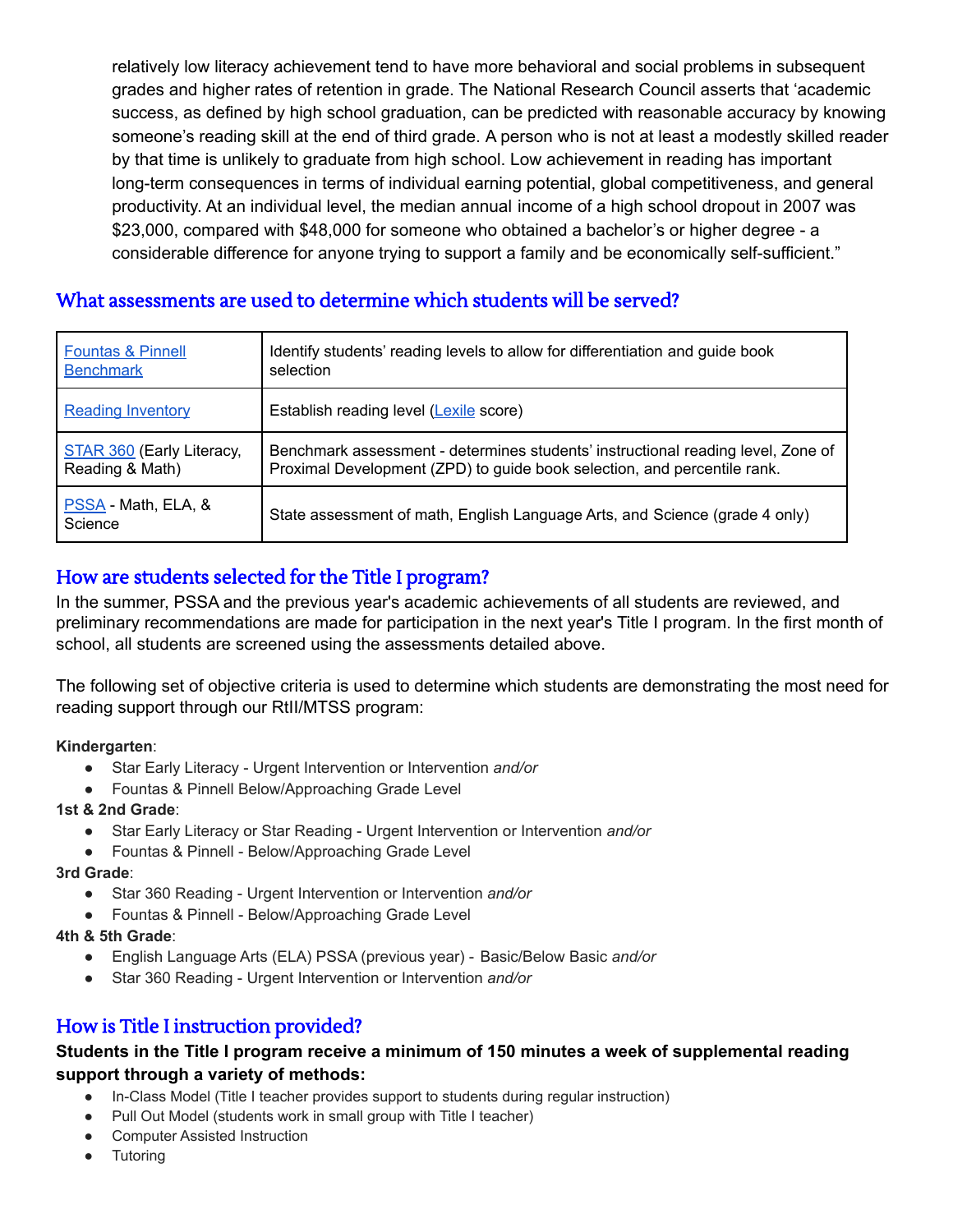Progress monitoring is conducted to determine students' progress and the overall efficacy of interventions being used. Data meetings are held a minimum of three times a year to re-evaluate all students, ensuring that they all are growing in their skills and knowledge at an appropriate rate. Students may exit or enter the Title I program at any point in the school year as the need arises.

| Program                                            | <b>Audience</b> | Area(s) of Literacy/Focus                                                                             |
|----------------------------------------------------|-----------------|-------------------------------------------------------------------------------------------------------|
| My Sidewalks                                       | Kindergarten    | Letter names and sounds; segmenting, blending, and integrating;<br>word reading; and sentence reading |
| Heggerty                                           | Grades K-1      | <b>Phonics and Phonemic Awareness</b>                                                                 |
| Sounds and Letters                                 | Grades K-1      | <b>Phonics</b>                                                                                        |
| <b>Touch Phonics</b>                               | Grades K-2      | <b>Phonics</b>                                                                                        |
| Soar to Success                                    | Grades 1 & 2    | Comprehension                                                                                         |
| <b>Read Naturally</b>                              | Grades 1-5      | Fluency, vocabulary, comprehension                                                                    |
| Fountas & Pinnell Leveled<br>Literacy Intervention | Grades K-5      | Comprehension                                                                                         |

#### **The following evidence-based programs are used as Title I interventions:**

#### **Our Title I staff includes:**

- Mrs. Kate Gosselin, Reading Specialist, Kutztown Elementary School
- Mrs. Kerri Schegan, Reading Specialist, Greenwich Elementary School
- Mrs. Kim Moyer-Burcaw, Title 1 Paraeducator, Greenwich Elementary School

### In addition to instructional materials, how else are our Title I funds spent?

We use Title I funds to support reading specialists' salaries, Title I aides' salaries, and professional development for any staff who teach a Title I student. Such professional development activities include but are not limited to:

- Workshops and in-class coaching
- In-class coaching on literacy practices
- Attendance at Title I regional meetings for coordinators
- Attendance at additional off-site workshops and conferences

### How will we work with parents and families to support students' progress?

- Each Title I school's Parent and Family Engagement Policy will be revised annually with parent and family input and shared with parents and family members in a language they can understand.
- Each Title I school has a School-Parent Compact that outlines how parents and family members, the school staff, and students will share responsibility for supporting student learning. The Compact addresses the importance of communication between parents and teachers and is revised annually with parent input. All Title I documents are shared with parents in a language they can understand.
- Each Title I school will inform parents of the State academic standards, curriculum, State and local assessments, and how to monitor their child's progress.
- Each Title I school will provide training materials for parents.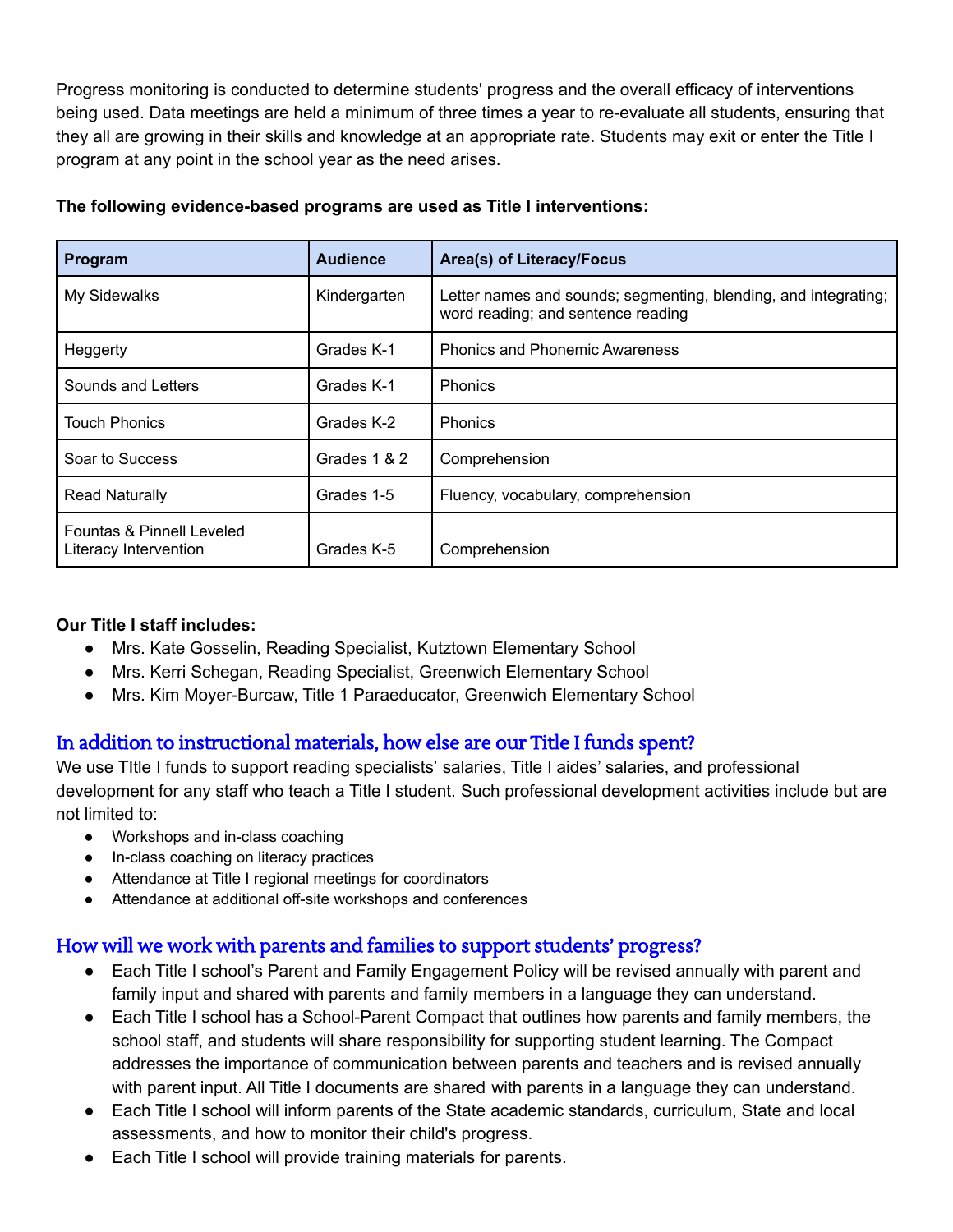- At the beginning of the school year, we notify all parents in our elementary (Title I) schools that parents may request the qualifications of their child's teachers and paraprofessionals.
- Professional development on parent and family engagement strategies is ongoing.
- Each Title I school will educate staff, with parent and family input, on the value and contributions of parents and family members to work as equal partners; how to communicate with parents and family members; and how to build ties between parents and family members and the school.
- Each Title I school will coordinate with other parent and family engagement programs, including, but not limited to, federal, state, and local preschool programs.
- Each Title I school will provide any other reasonable support for parent and family engagement activities as requested by the parents and family members.
- Each Title I school will hold an annual Title I parent and family member meeting to provide timely information to Title I parents about the purpose of Title I.
- Each Title I school has a family/parent engagement center in the building with brochures, tip sheets, and other documents.

## How do we provide for smooth transitions for students as they move through our school system?

The Student Services Department coordinates with the Berks County Intermediate Unit Early Intervention Program as well as the Head Start program. Transition plans for students with IEPs are developed, and we regularly communicate and collaborate with early childhood education providers. The Early Learning Community, which operates both a private preschool and a Pre-K Counts program, is located within our administration building where regular coordination with the program director and parents occur. We offer a pre kindergarten summer program for incoming kindergarteners to work on readiness activities, specifically to work on reading and math skills, at no cost to families.

Kindergarten registration occurs at the administration building each May which involves all of our kindergarten teachers, Title I Reading Specialists, Instructional Support Teachers, School Counselors, Nurses, and principals. At registration, parents are asked to complete a survey regarding their children's social skills, communication skills, self-help/motor skills, and academic readiness indicators. With parents' permission, the same form is distributed to preschool/pre-kindergarten programs for additional input. This information is used by the staff to determine how to best meet the needs of all incoming students.

Our school counselors meet at least four times a year to coordinate services for students transitioning between buildings. Additionally, our principals meet monthly to discuss program issues as well as specific student concerns in the transition years. Students who are new to the district are provided with building tours and introductions to classroom teachers. On the last in-service day of each school year, teachers in grades 5/6 and 8/9 meet to discuss individual student issues and concerns.

For students with special needs who approach the transition from middle to high school, the Transition Coordinator is invited to all IEP meetings to be part of the transition section of the IEP. A student/parent orientation/visitation to the high school is scheduled prior to school starting. We employ a collaborative approach to scheduling courses for students as they transition from middle school to high school. The Transition Coordinator shares updates from the Berks County Transition Coordinators meetings to staff to ensure compliance with Indicator 13 requirements. In addition to fall Open Houses, we run "Camp Cougar" inthe week prior to the first day of school for incoming sixth graders to tour the middle school and meet their teachers and for incoming ninth graders to tour the high school school and meet their teachers. Camp Cougar provides students in sixth and ninth grade with a positive first experience in their new buildings.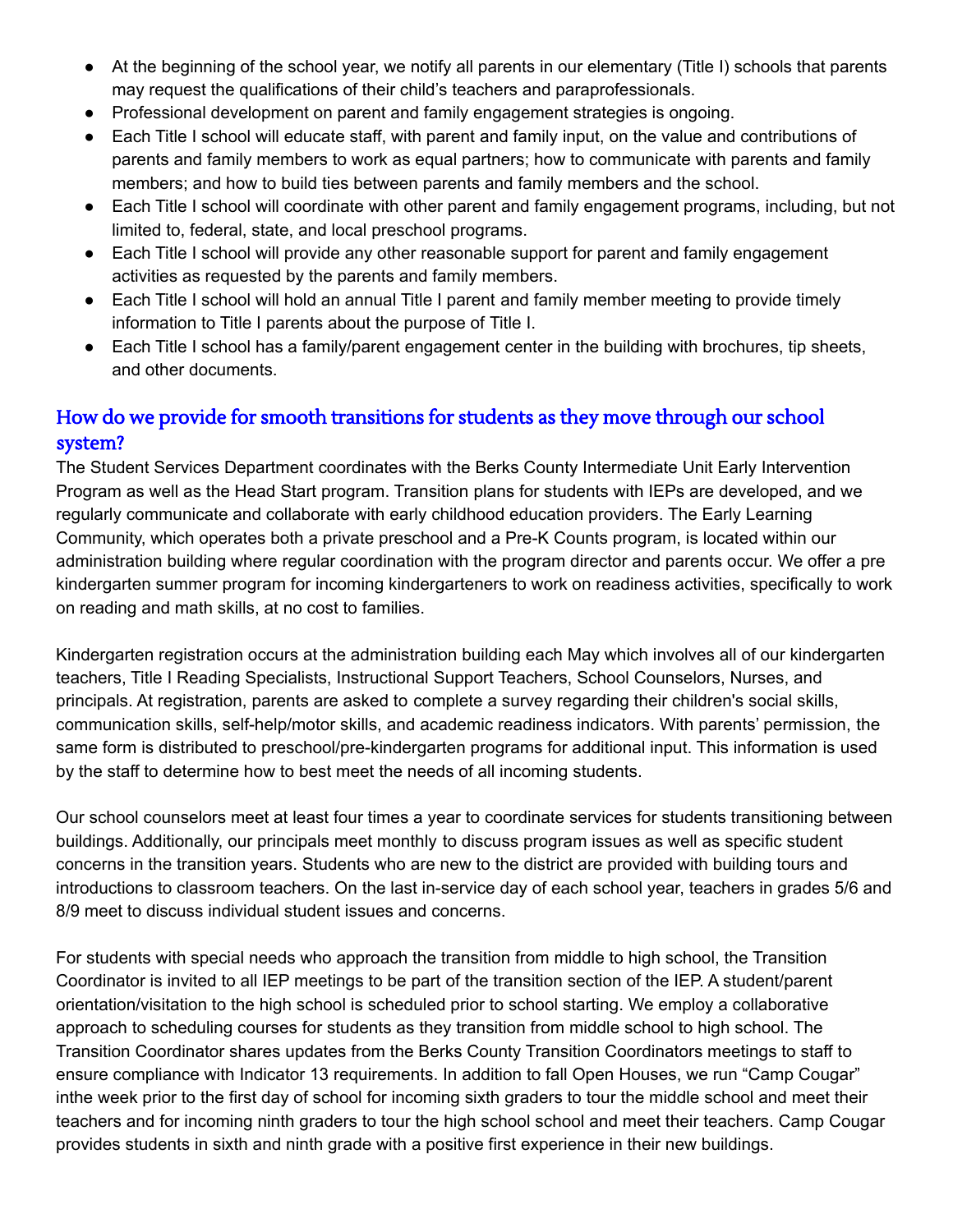From high school to post-secondary within special education, students participate in a course that includes instruction in topics related to disability awareness, self advocacy, employment readiness, and post secondary education and training and independent living. The Transition Coordinator is invited to all IEP meetings to be part of the transition section of the IEP.

We also offer multiple opportunities for students to participate in community based activities/field trips related to post secondary education and training along with opportunities for job shadowing. We also hold two evening presentations, in collaboration with neighboring districts, one geared toward post secondary education and training and one toward employment.

The district's Chapter 339 K-12 Counseling Program outlines the multiple social, emotional, and academic supports in place to assist students. Additionally, the district is developing a Career Pathways program which will include job-shadowing, internships, visits to the Berks Career and Technical Center, and opportunities for dual enrollment to provide for transitions from high school to either the work world or post-secondary education.

### Performance Goals

The intent of Title I is to increase the achievement of at-risk students in Title I schools through supplemental educational services. The following are the goals KASD has established for the 2020/21 school year:

| <b>Focus Area</b>                               | Goal                                                                                                                                                                                        | <b>Current Status</b>                                                                                                                                                                                                                                                                                                                            | <b>Responsibility</b>                                                               | <b>Timeframe</b>                    | <b>Assessments</b>                                                                                       |
|-------------------------------------------------|---------------------------------------------------------------------------------------------------------------------------------------------------------------------------------------------|--------------------------------------------------------------------------------------------------------------------------------------------------------------------------------------------------------------------------------------------------------------------------------------------------------------------------------------------------|-------------------------------------------------------------------------------------|-------------------------------------|----------------------------------------------------------------------------------------------------------|
| <b>Student</b><br>Achievement<br><b>TITLE I</b> | 85% of 3rd grade<br>students will read on<br>or above grade level<br>as measured by F&P<br>reading level (Level P)<br>and/or STAR scaled<br>score (SS 415).                                 | As of the middle of<br>the 2019/20 school<br>year (most recent<br>data available), 68%<br>of third graders were<br>in the 50th percentile<br>or greater in the Star<br>360 Reading<br>Assessment for the<br>Winter benchmark<br>timeframe, and 74%<br>were reading at Level<br>O (meets or exceeds<br>expectations for the<br>Winter benchmark). | <b>Building</b><br>Principals,<br>reading<br>specialists,<br>classroom<br>teachers. | End of<br>2020-21<br>school<br>year | <b>Star 360</b><br>Reading<br>Assessment,<br>and Foutnas<br>& Pinnell<br><b>Benchmark</b><br>Assessment. |
| Professional<br>Development<br><b>TITLE II</b>  | All elementary<br>teachers will engage<br>in on-site professional<br>development and<br>coaching with staff<br>developers from<br><b>Teachers College</b><br>Reading and Writing<br>Project | In our third year of<br>implementing readers<br>workshop with Units<br>of Study in Reading,<br>only half of our<br>elementary staff have<br>participated in staff<br>development<br>delivered by                                                                                                                                                 | Director of<br>Curriculum,<br>Elementary<br>School<br>Principals                    | End of<br>2020-21<br>school<br>year | Agenda and<br>sign in<br>sheets                                                                          |